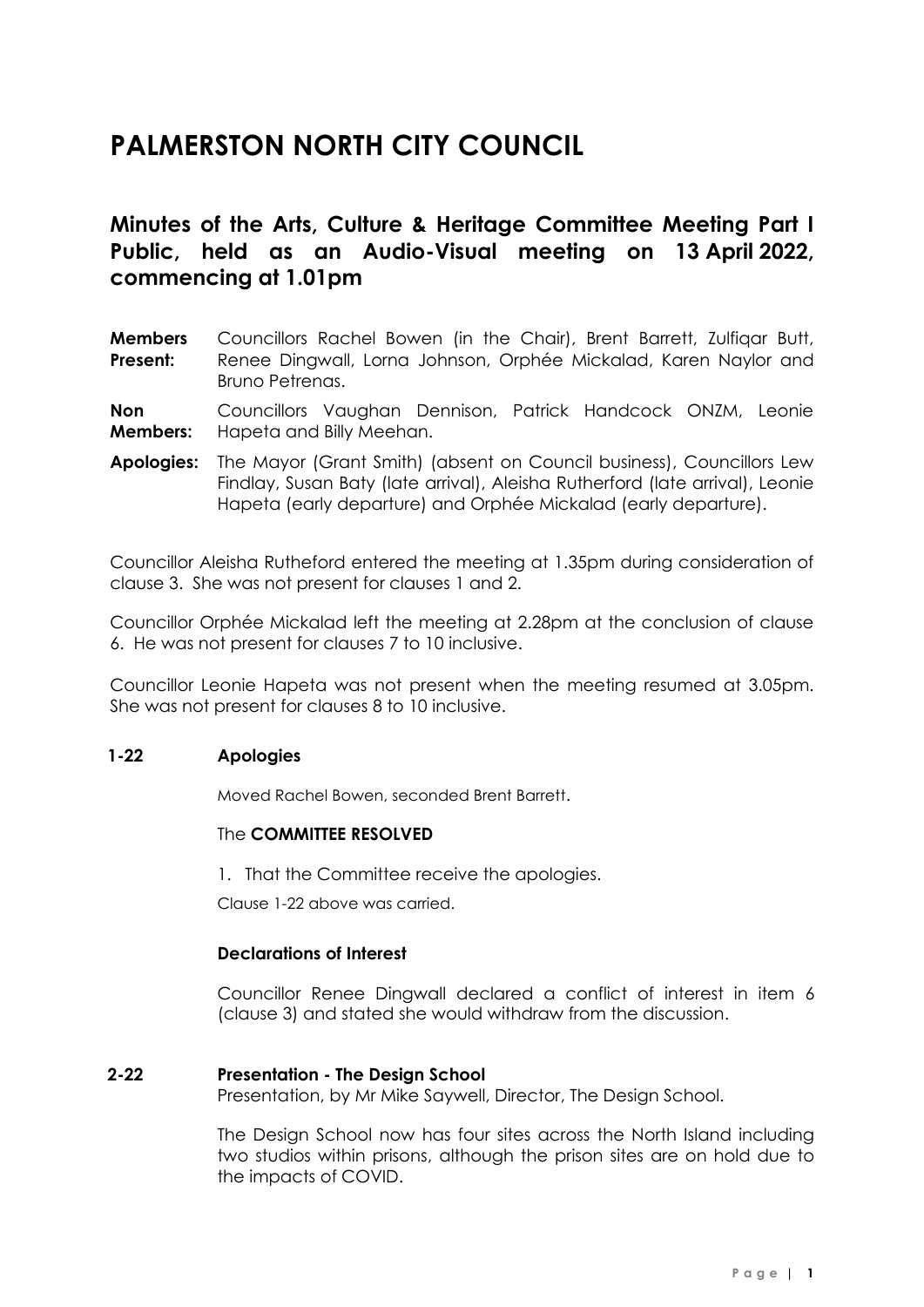

It attracts creative people who either know exactly where they want to go and want a dedicated fast track to their goals, or they are looking for an alternative to Secondary School. Their Student population is largely under 24 years old and traditionally disadvantaged ethnicities on the courses are double the regional populations that we operate in (Maori 34%, Pasifika 10%). The School's success rates align with or exceed national benchmarks even with so many students starting from lower educational achievements.

Mr Saywell discussed the reforms happening in the education sector including the development of workforce development councils for the six main employment sectors in New Zealand, and spoke of his work with the Ministry of Education and NZQA on the Creative Industries Vocational Pathway initiatives.

The creative sector now represents one of the biggest employment opportunities in the country; the design sector alone generates over \$10 billion of income in New Zealand. The Design School graduates are in demand as a result. Design is among the top nine sectors in the Creative Industries, with Design representing 120,000 of the jobs.

Moved Rachel Bowen, seconded Zulfiqar Butt.

#### The **COMMITTEE RESOLVED**

1. That the presentation from The Design School be received for information.

Clause 2-22 above was carried.

#### **3-22 Presentation - Manawatū People's Radio**

Presentation, by Mr Fraser Greig, Station Manager.

Councillor Aleisha Rutherford entered the meeting at 1.35pm.

Mr Greig acknowledged the recent passing of Dr Cat Pausé; a respected academic, valued content creator and pioneering force in humanities. Cat was a good example of the empowerment Manawatu People's Radio (MPR) can provide anyone in the community.

Access Media in Aotearoa is media created by, for and about communities of interest who otherwise may have limited access. These may be communities united by (for example) music interests, hobbies, languages and cultures, or ages. The Broadcasting Act ensures a range of content is available for certain communities and New Zealand On Air funding allows for the provision of content that attracts these audiences.

There are twelve Access Media Stations in New Zealand, among which MPR has existed since 1997. As a rule, MPR does not make radio programmes and podcasts but enables community groups and individuals to make their own programmes that reflect their views and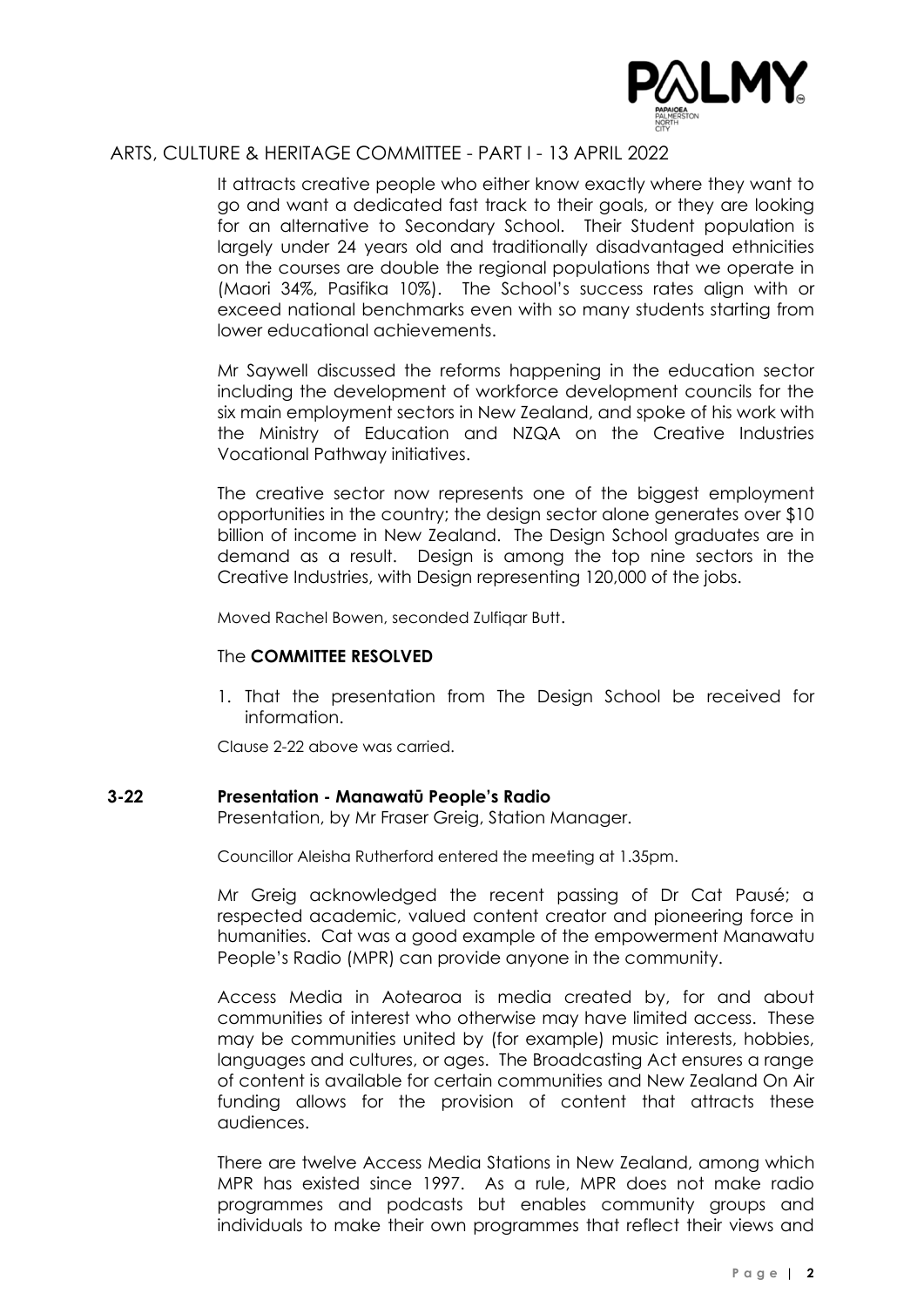

values. MPR's vision is for independent, accessible media, amplifying diverse and local voices, contributing to positive community growth in our region.

MPR has two broadcast industry standard studios, two portable studios and a range of bespoke mobile options that mean content can be created even in a pandemic environment. They have been able to maintain a strong financial position during the pandemic without bailouts, thanks to a resilient business model, catering to the community in a way that was needed through the delivery of hyper-local information and escapism in niche media.

Many people experience MPR through its events support. MPR may typically be seen as audio only, but over recent years a multi-platform approach has been embraced, successfully publishing video across a range of interests. Mr Greig encouraged Palmerston North City Council (PNCC) to use MPR, to come to them with ideas and recommend them to others. He also suggested that PNCC could provide MPR with a trustee to sit on the Manawatu Access Radio Charitable Trust.

Moved Rachel Bowen, seconded Brent Barrett.

#### The **COMMITTEE RESOLVED**

1. That the presentation from Manawatū People's Radio be received for information.

Clause 3-22 above was carried.

#### **Abstained:**

Councillor Renee Dingwall.

#### **Note:**

Councillor Renee Dingwall declared a conflict of interest and withdrew from the discussion.

#### **4-22 Confirmation of Minutes**

Moved Rachel Bowen, seconded Brent Barrett.

#### The **COMMITTEE RESOLVED**

1. That the minutes of the extraordinary Arts, Culture & Heritage Committee meeting of 13 April 2021 Part I Public be confirmed as a true and correct record.

Clause 4-22 above was carried.

2. That the minutes of the Arts, Culture & Heritage Committee meeting of 17 November 2021 Part I Public be confirmed as a true and correct record.

Clause 4-22 above was carried.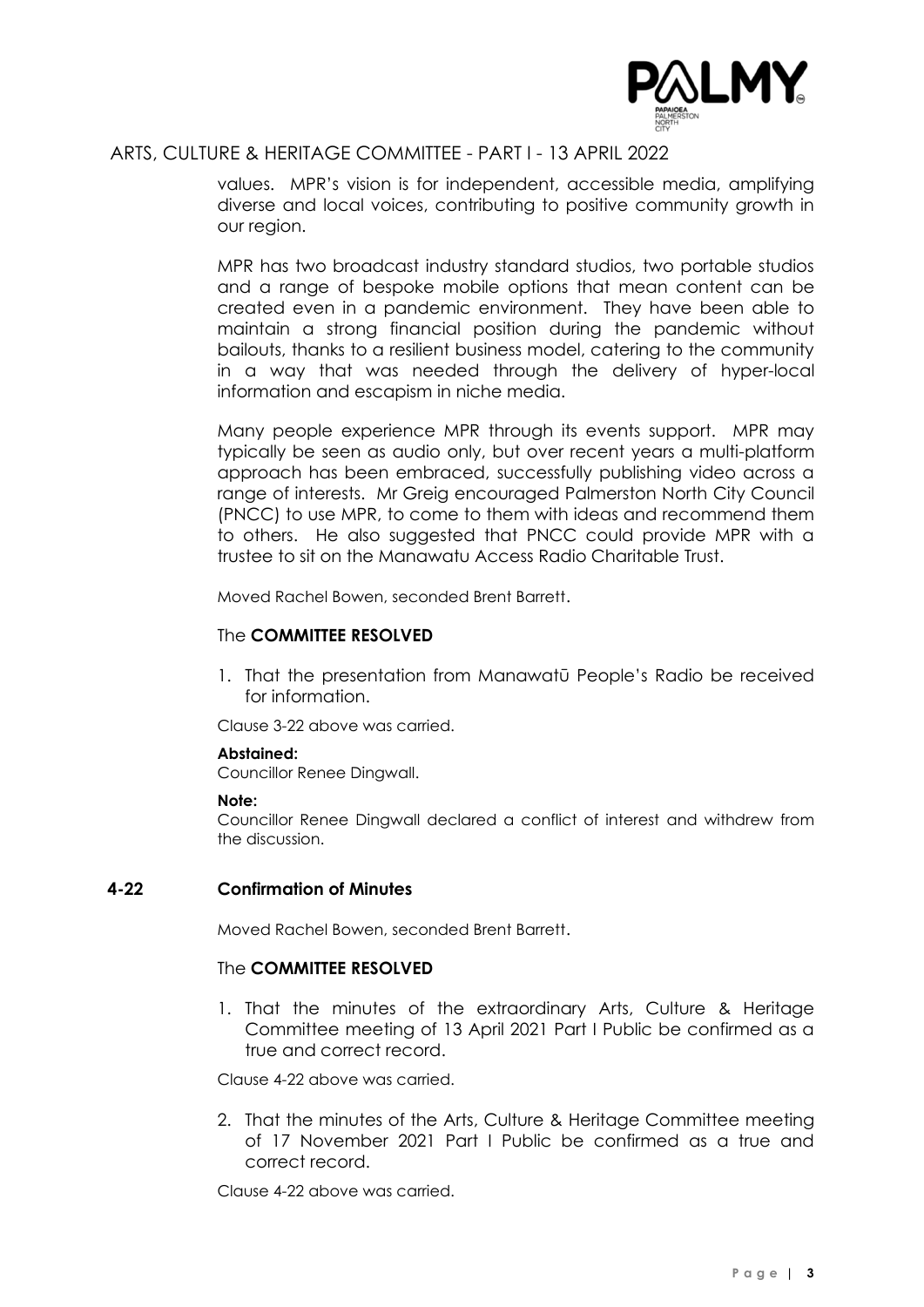

#### **Abstained:**

Councillor Leonie Hapeta.

#### **5-22 The Regent Theatre Trust: Six Month Report 1 July - 31 December 2021 and Draft Statement of Intent 2022-25**

Memorandum, presented by Hannah White, Democracy & Governance Manager.

Mr David Walsh, Manager, Regent Theatre presented The Regent Theatre Trust's Six Month Report 1 July – 31 December 2021 and Draft Statement of Intent 2022-25 to the Committee.

Moved Rachel Bowen, seconded Brent Barrett.

#### The **COMMITTEE RECOMMENDS**

- 1. That Council receive the Six-Month Performance Report 1 July 31 December 2021 (Attachment 1) submitted by the Regent Theatre Trust.
- 2. That Council receive the draft Statement of Intent 2022-25 (Attachments 3 and 4) submitted by the Regent Theatre Trust.
- 3. That Council agree that the recommended comments on the draft Statement of Intent 2022–25 outlined in Table 3 be advised to the Regent Theatre Trust Board.

Clause 5-22 above was carried.

## **6-22 Te Manawa Museums Trust: Six Month Report 1 July - 31 December 2021 and Draft Statement of Intent 2022-25**

Memorandum, presented by Hannah White, Democracy & Governance Manager.

Mr John Fowke, Board Chair and Acting Chief Executive, Te Manawa presented Te Manawa Museums Trust's Six Month Report 1 July – 31 December 2021 and Draft Statement of Intent 2022-25 to the Committee.

Moved Rachel Bowen, seconded Brent Barrett.

#### The **COMMITTEE RECOMMENDS**

- 1. That Council receive the Six-Month Performance Report 1 July 31 December 2021 (Attachment 1) submitted by Te Manawa Museums Trust.
- 2. That Council receive the draft Statement of Intent 2022-25 (Attachment 3) submitted by Te Manawa Museums Trust.
- 3. That Council agree that the recommended comments on the draft Statement of Intent 2021–24 outlined in Table 3 be advised to Te Manawa Museums Trust.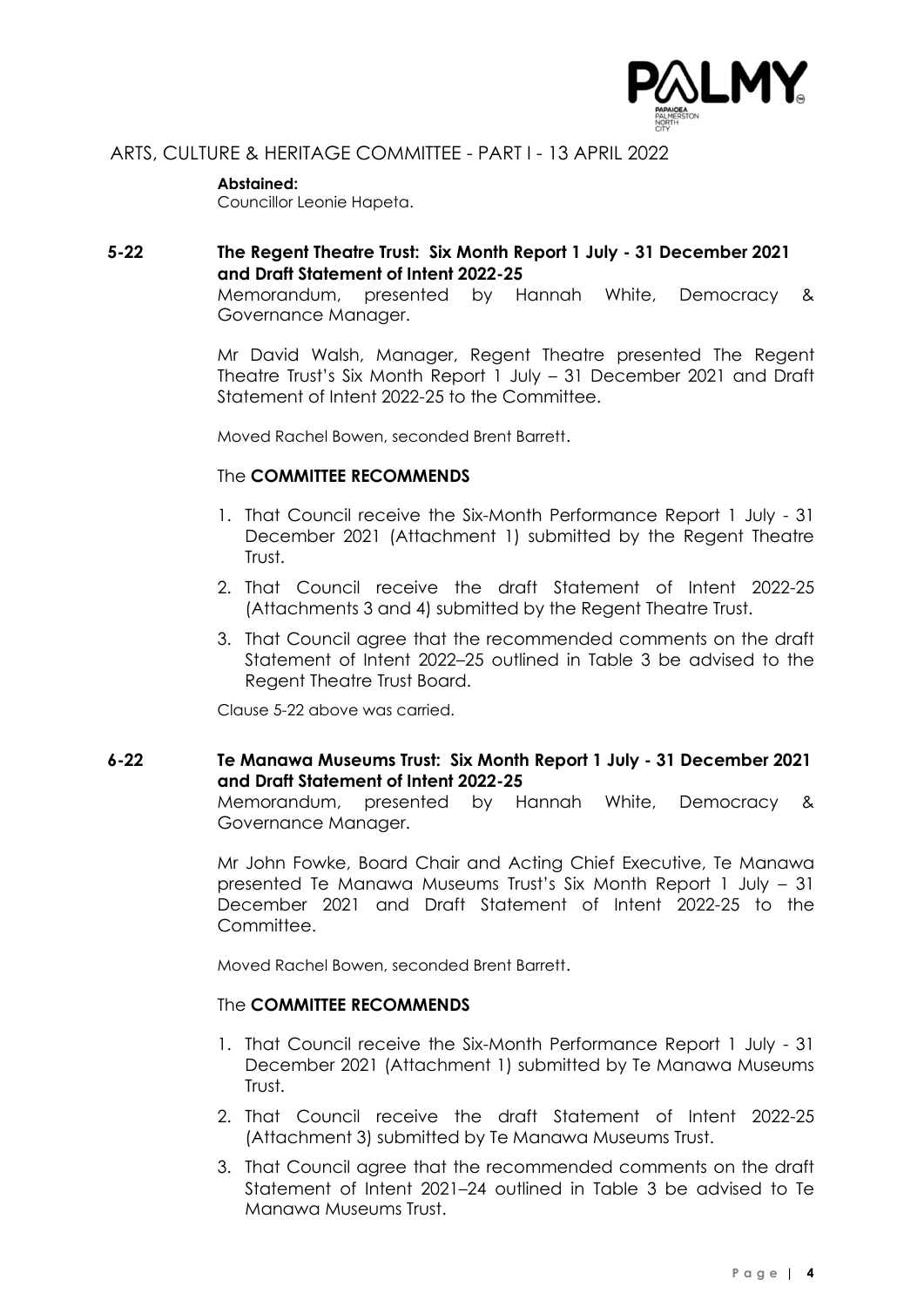

Clause 6-22 above was carried.

Councillor Orphée Mickalad left the meeting at 2.28pm.

# **7-22 The Globe Theatre Trust: Six Month Report 1 July - 31 December 2021 and Draft Statement of Intent 2022-25**

Memorandum, presented by Hannah White, Democracy & Governance Manager.

Mr Gerry Keating, Manager, Globe Theatre presented The Globe Theatre Trust's Six Month Report 1 July – 31 December 2021 and Draft Statement of Intent 2022-25 to the Committee.

Moved Rachel Bowen, seconded Lorna Johnson.

#### The **COMMITTEE RECOMMENDS**

- 1. That Council receive the Six-Month Performance Report 1 July 31 December 2021 (Attachment 1) submitted by the Globe Theatre Trust.
- 2. That Council receive the draft Statement of Intent 2022-25 (Attachment 3) submitted by the Globe Theatre Trust.
- 3. That Council agree that the recommended comments on the draft Statement of Intent 2021–24 outlined in Table 3 be advised to the Globe Theatre Trust Board.

Clause 7-22 above was carried.

The meeting adjourned at 2.45pm. The meeting resumed at 3.05pm.

Councillor Leonie Hapeta was not present when the meeting resumed.

#### **8-22 Review of the City's 150th Celebrations Programme Delivery, Costs and Outcomes**

Memorandum, presented by Luke McIndoe, Head of Events.

Moved Rachel Bowen, seconded Brent Barrett.

#### The **COMMITTEE RESOLVED**

1. That the Committee receive the memorandum titled 'Review of the City's 150th Celebrations Programme Delivery, Costs and Outcomes', presented to the Arts Culture & Heritage Committee on 13 April 2022.

Clause 8-22 above was carried.